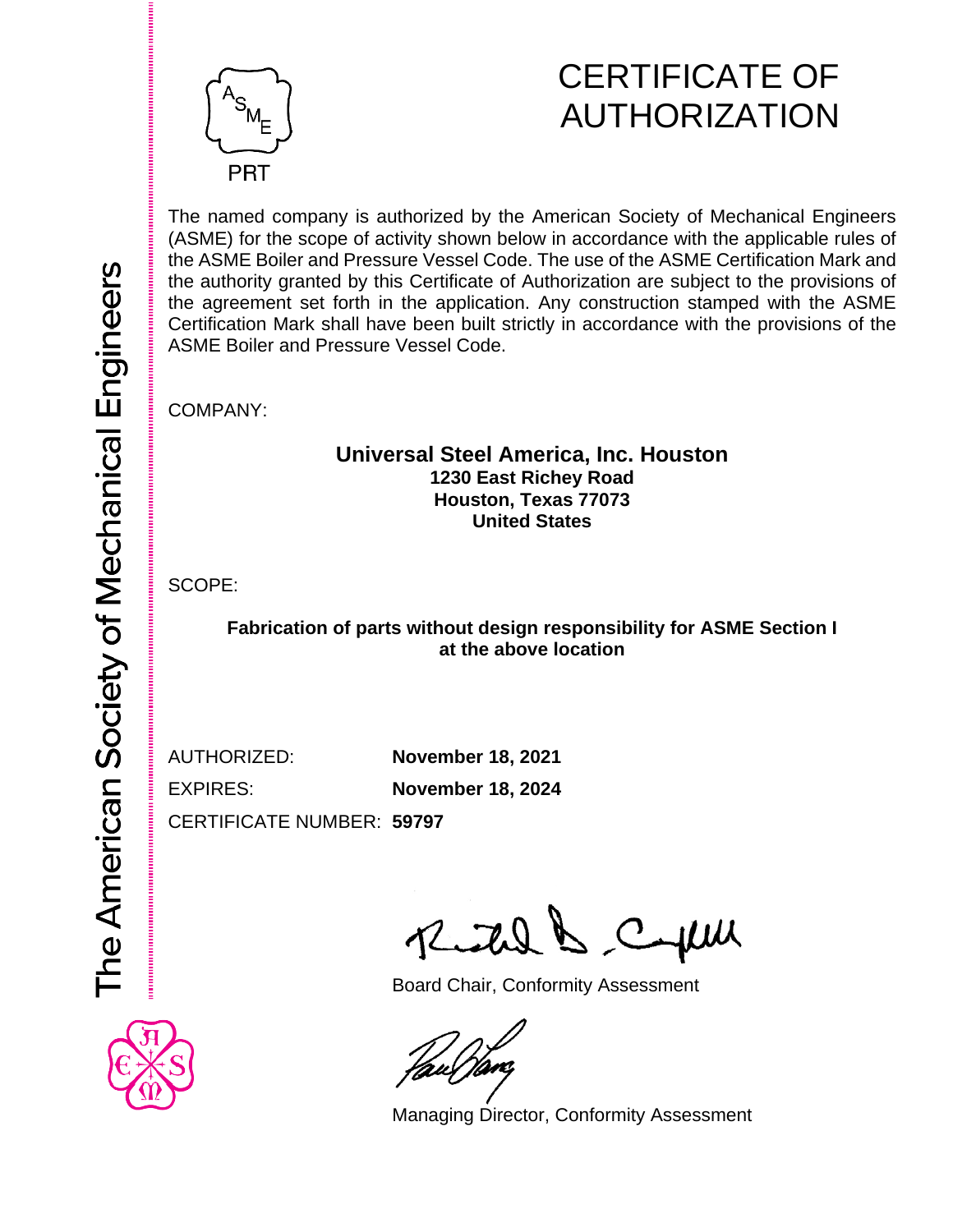

# CERTIFICATE OF AUTHORIZATION

The named company is authorized by the American Society of Mechanical Engineers (ASME) for the scope of activity shown below in accordance with the applicable rules of the ASME Boiler and Pressure Vessel Code. The use of the ASME Certification Mark and the authority granted by this Certificate of Authorization are subject to the provisions of the agreement set forth in the application. Any construction stamped with the ASME Certification Mark shall have been built strictly in accordance with the provisions of the ASME Boiler and Pressure Vessel Code.

COMPANY:

## **Universal Steel America, Inc. Houston 1230 East Richey Road Houston, Texas 77073 United States**

SCOPE:

**Fabrication of parts without design responsibility for ASME Section VIII, Div. 1 at the above location only**

EXPIRES: **November 18, 2024**

AUTHORIZED: **November 18, 2021**

CERTIFICATE NUMBER: **59798**

Reital & Cepul

Board Chair, Conformity Assessment

Managing Director, Conformity Assessment